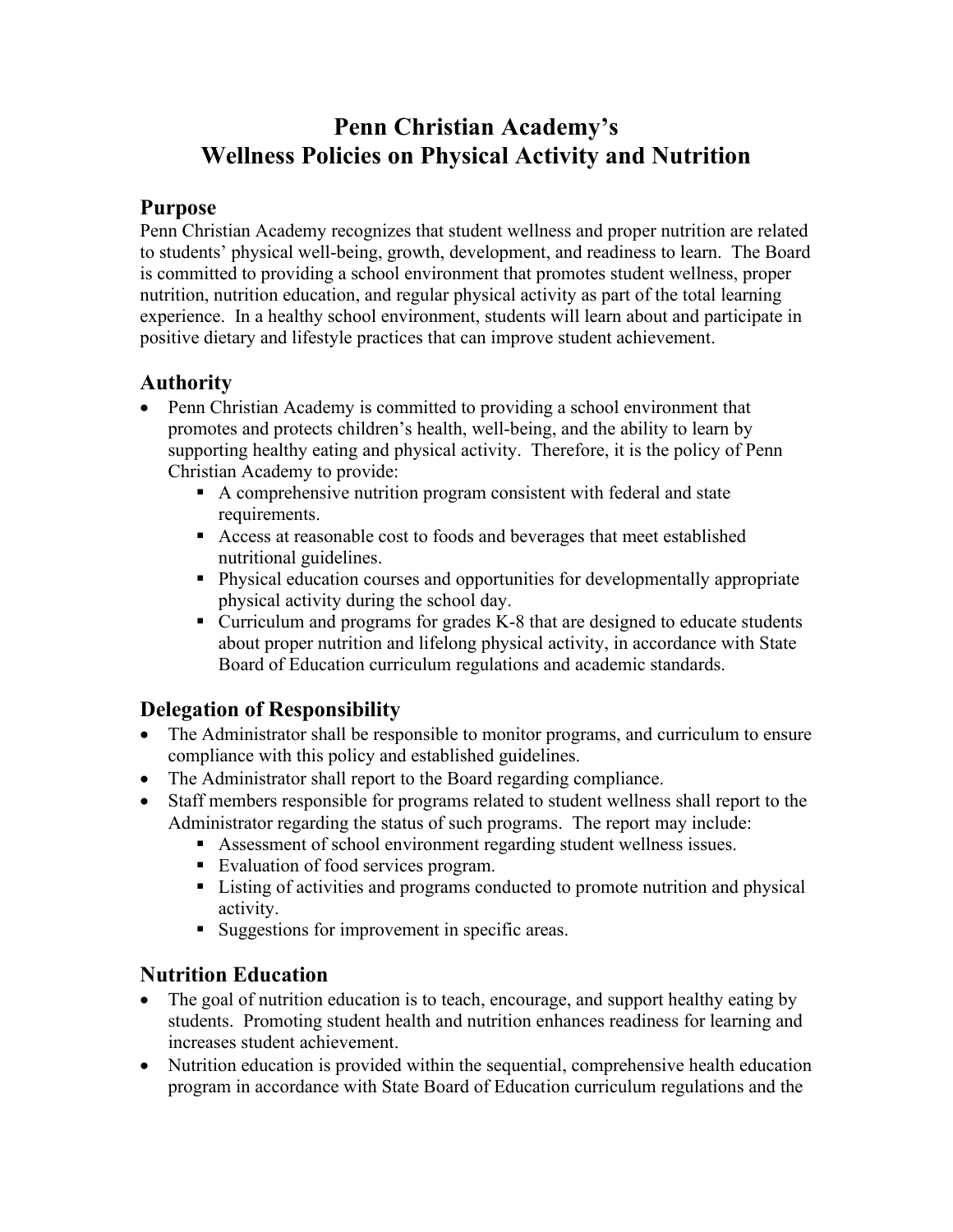academic standards for Health, Safety and Physical Education, and Family and Consumer Sciences.

- Nutrition education provides all students with the knowledge and skills needed to lead healthy lives.
- Nutrition education lessons and activities are age-appropriate.
- Nutrition curriculum is behavior focused.
- Nutrition education is integrated into other subjects to complement but not replace academic standards based on nutrition education. Nutrition and healthy habits curricular items for Penn Christian Academy are as follows:
	- Kindergarten/Grade  $1 -$ Covered in the classroom through a unit entitled *Healthy Habits*. The focus is on students being aware of making good food choices at meal and snack times.
	- Grades 2 and 4 Physical education unit called *Get Moving*. The focus is on being active and staying active in the student's free time.
	- Grades 3 and  $5 -$  Covered in a Science Unit at each grade level. For Third graders, the unit is called *Healthy Habits*. The focus is on making good choices for your health (food choices, personal hygiene choices, exercise choices, sleep choices, as well as, drug and alcohol abuse prevention.) Fifth grade covers this topic in a unit called *All About Me-The Human Body* (this covers health, nutrition, exercise, and drug/alcohol abuse prevention and how it affects the body system.)
	- Grade 6 8 This is a separate program called *Total Health Choices for a Winning Lifestyle.* This unit covers health, nutrition, exercise, and drug/alcohol abuse prevention and how it affects your mind, body, and spirit.
	- $\blacksquare$  The  $7<sup>th</sup>$  and  $8<sup>th</sup>$  graders also cover healthy lifestyle and relationship choices with a unit covered by My Choice.
- Lifelong lifestyle balance is reinforced by linking nutrition education and physical activity.
- The staff that is responsible for providing nutrition education shall be properly trained and prepared and are participating in appropriate professional development.
- Staff is cooperating with agencies and community organizations to provide opportunities for appropriate student projects related to nutrition.

### **Goals for Nutrition Education**

School food service and nutrition education classes will cooperate to create a learning laboratory. Possible ideas for accomplishing this goal are:

> 1. Conducting fruit and vegetable promotional activities. Penn Christian Academy, will feature one fruit and one vegetable that corresponds to the languages they are learning. This adds another dimension to their education experience as well as showing them how others have incorporated healthy eating into their lifestyle. Recipes are always available for them to try at home. Challenging the students to at least try a new food item can encourage them to make it part of their diet.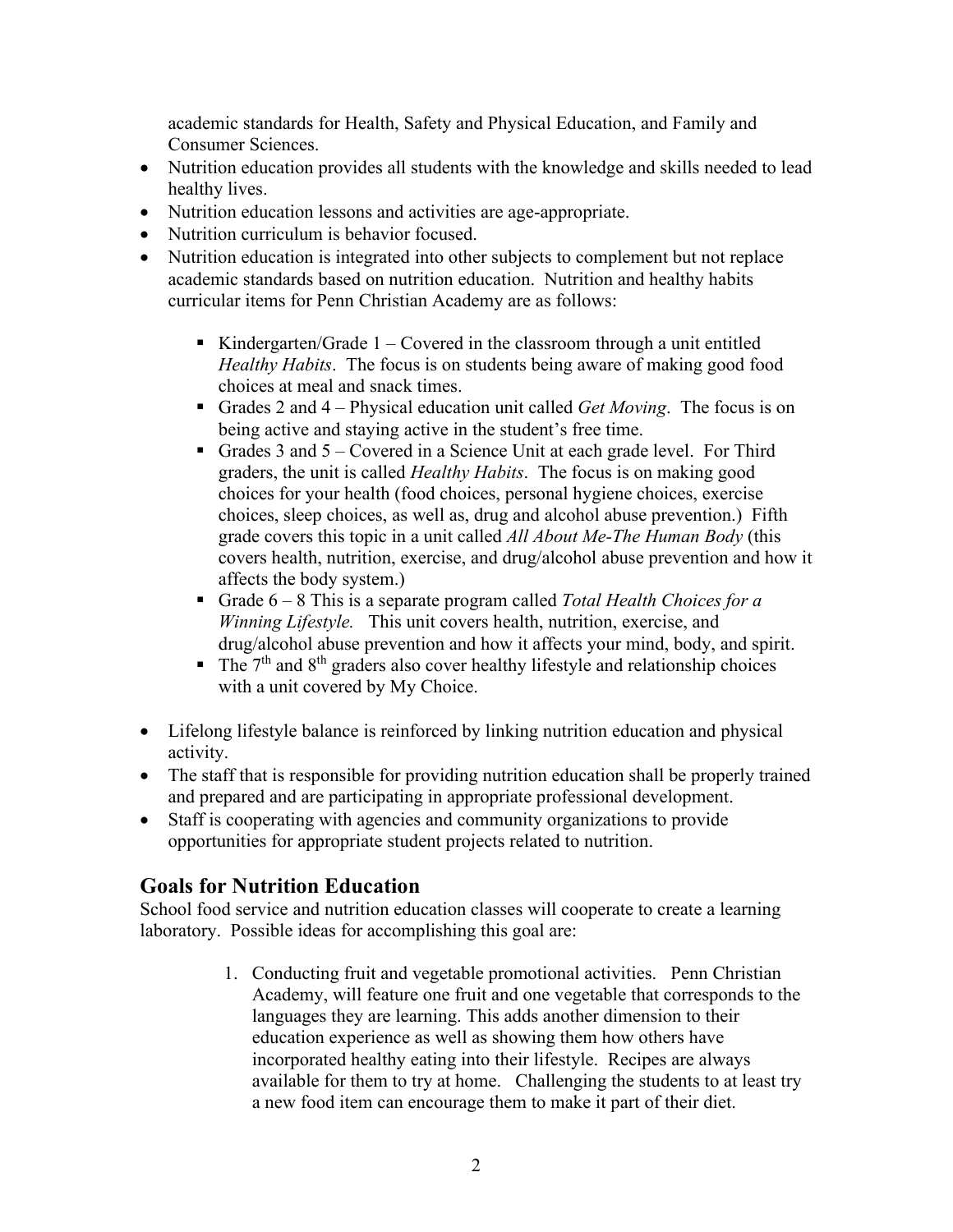2. Electives have been added to the curriculum to teach healthy eating and cooking.

# **Physical Activity**

- Penn Christian Academy strives to provide opportunities for developmentally appropriate physical activity during the school day for all students.
- PCA contributes to the effort to provide students opportunities to accumulate at least sixty (60) minutes of age-appropriate physical activity on all or most days of the week. That time includes physical activity outside the school environment, such as outdoor play at home, sports, etc.
- Age-appropriate physical opportunities, such as recess; intramurals; interscholastic athletics and clubs are provided to meet the needs and interests of all students, in addition to planned physical education.
	- Interscholastic Basketball
	- Intramural Soccer
	- Cross Country Club
- A physical and social environment that encourages safe and enjoyable activity for all students is maintained.
- Extended periods of student inactivity, two (2) hours or more is discouraged.
- Physical activity is not used as a form of punishment.
- Students and the community have access to physical activity facilities outside school hours.

# **Goals for Physical Activity**

In the 2021-2022 school year, the goal for physical activity will be on 100% active participation of students and involvement in all units during physical education classes.

# **Physical Education**

- Quality physical education instruction promotes lifelong physical activity and provides instruction in the skills and knowledge necessary for lifelong participation is provided.
- Physical education classes are the means through which all students learn, practice and are assessed on developmentally appropriate skills and knowledge necessary for lifelong, health-enhancing physical activity.
- A varied and comprehensive curriculum that leads to students becoming and remaining physically active for a lifetime is provided in the physical education program.
- Students are moderately to vigorously active as much time as possible during a physical education class. Documented medical conditions and disabilities are accommodated during class.
- Safe and adequate equipment, facilities and resources are provided for physical education classes.
- Physical education classes have a teacher-student ratio comparable to those of other courses.
- Physical activity is not used as a form of punishment.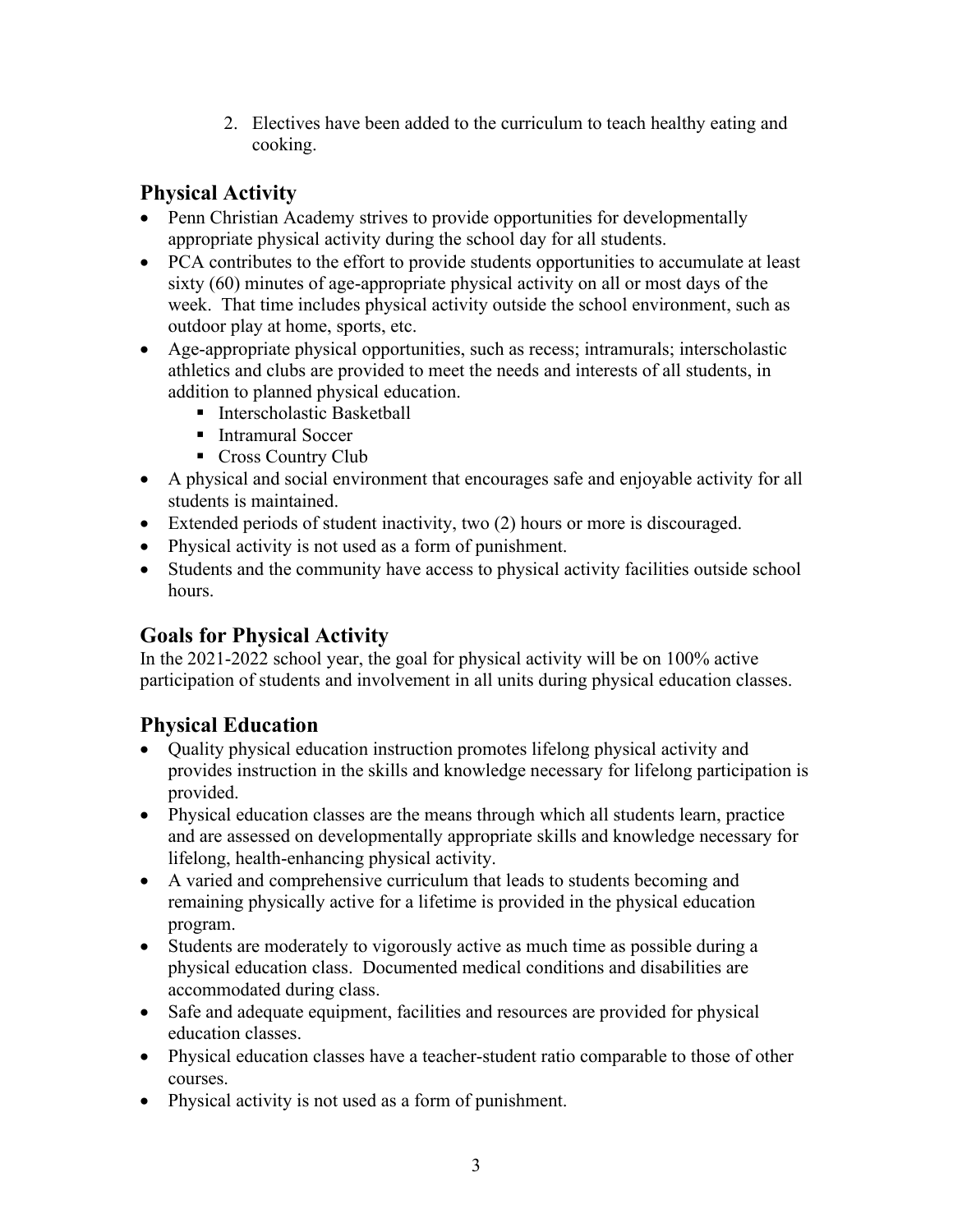### **Other School Based Activities**

- Penn Christian Academy provides a pleasant setting for eating and serving school meals.
- Students are provided a clean and safe meal environment. The meals are appealing and attractive to the children.
- Students are provided adequate time to eat: twenty (20) minutes sit down time for lunch.
- Meal periods are scheduled at appropriate hours: 11:30 and 12:15.
- Drinking water is available at lunch and throughout the school day.
- Students have access to hand washing and sanitizing before meals and snacks.
- To the extent possible, PCA utilizes available funding and outside programs to enhance student wellness: NSLP, Team Nutrition.
- Food is not used as a reward or punishment.
- PCA supports the efforts of parents/guardians in providing a healthy diet and daily physical activity for children by communicating relevant information through various methods.

#### **Goals for Other School Based Activities**

Penn Christian Academy will support parents' efforts to provide a healthy diet and daily physical activity for their children. This will be accomplished by:

- 1. Encouraging parents to pack healthy lunches and to refrain from including beverages and foods that do not meet the NSLP nutrition standards.
- 2. Providing Kindergarten parents with a list of foods that meet our snack standards.
- 3. Providing all parents with ideas for healthy celebrations/parties, rewards, and fundraising activities to comply with the smart snacks in schools ruling for the 2014-15 school year.

### **Nutrition Guidelines**

- Meals served through our lunch program meet, at a minimum, nutrition requirements established Healthy Hunger Free Kids act of 2010 and comply with all NSLP guidelines.
- All competitive foods sold to students at PCA will comply with the smart snacks in school's guidelines and will be implemented as of the 2014-15 school year.

Teachers and parents will be informed about Smart Snacks guidelines and will be encouraged to follow them for any foods offered to school for classroom parties. Classroom parties will offer minimal amount of foods (maximum 2-3 items) that contain added sugar as the first ingredient and will provide the following:

- Fresh fruits and/or vegetables.
- Water, 100% fruit juice or low fat/nonfat milk.